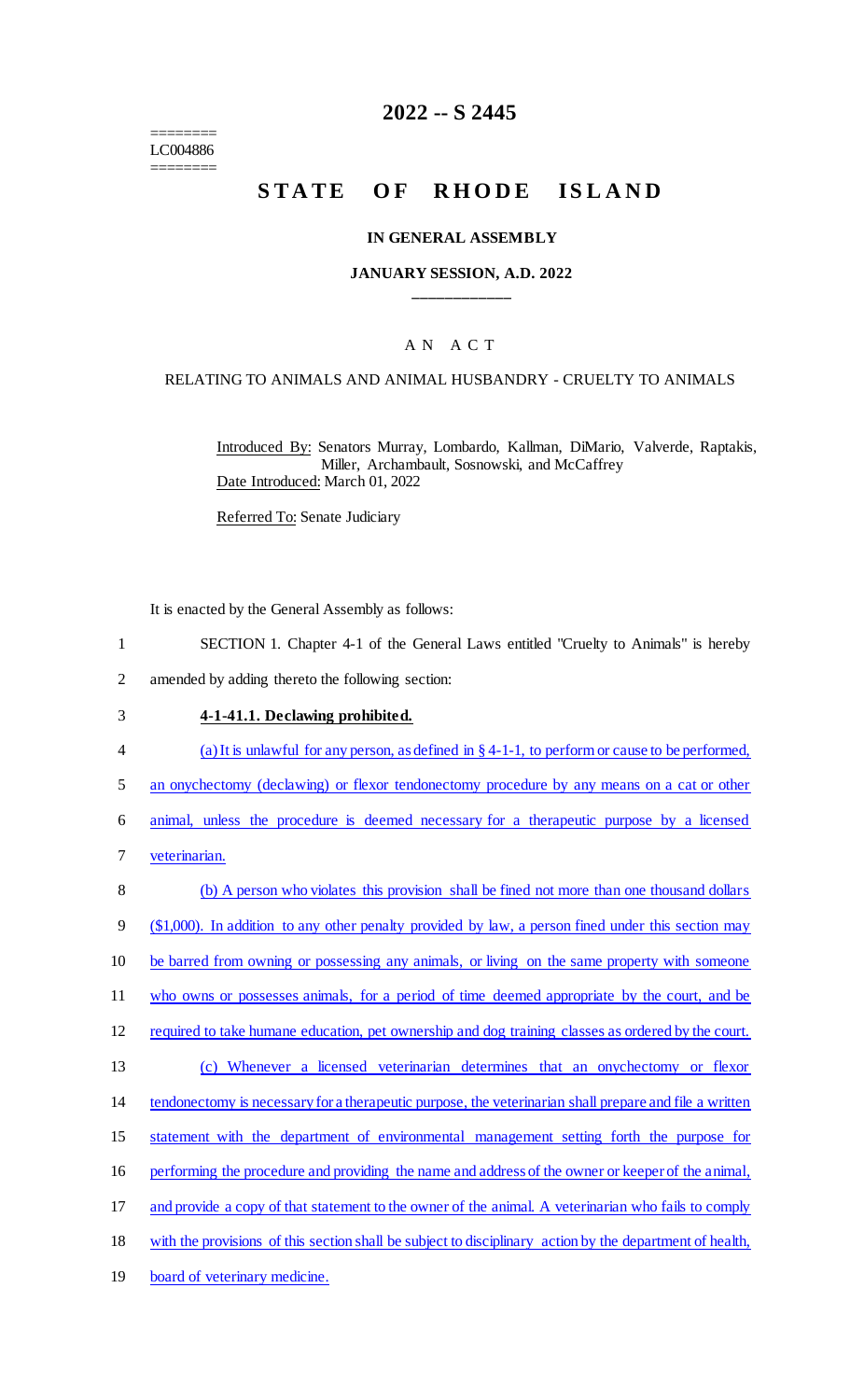- 1 (d) As used in this section, "therapeutic purpose" means for purpose of necessity to address
- 2 the medical condition of the animal, such as an existing or recurring illness, infection, disease,
- 3 injury, or abnormal condition in a claw that compromises the animal's health. "Therapeutic
- 4 purpose" shall not mean cosmetic or aesthetic reasons or reasons of convenience in keeping or
- 5 handling the animal.
- 6 SECTION 2. This act shall take effect upon passage.

#### ======== LC004886 ========